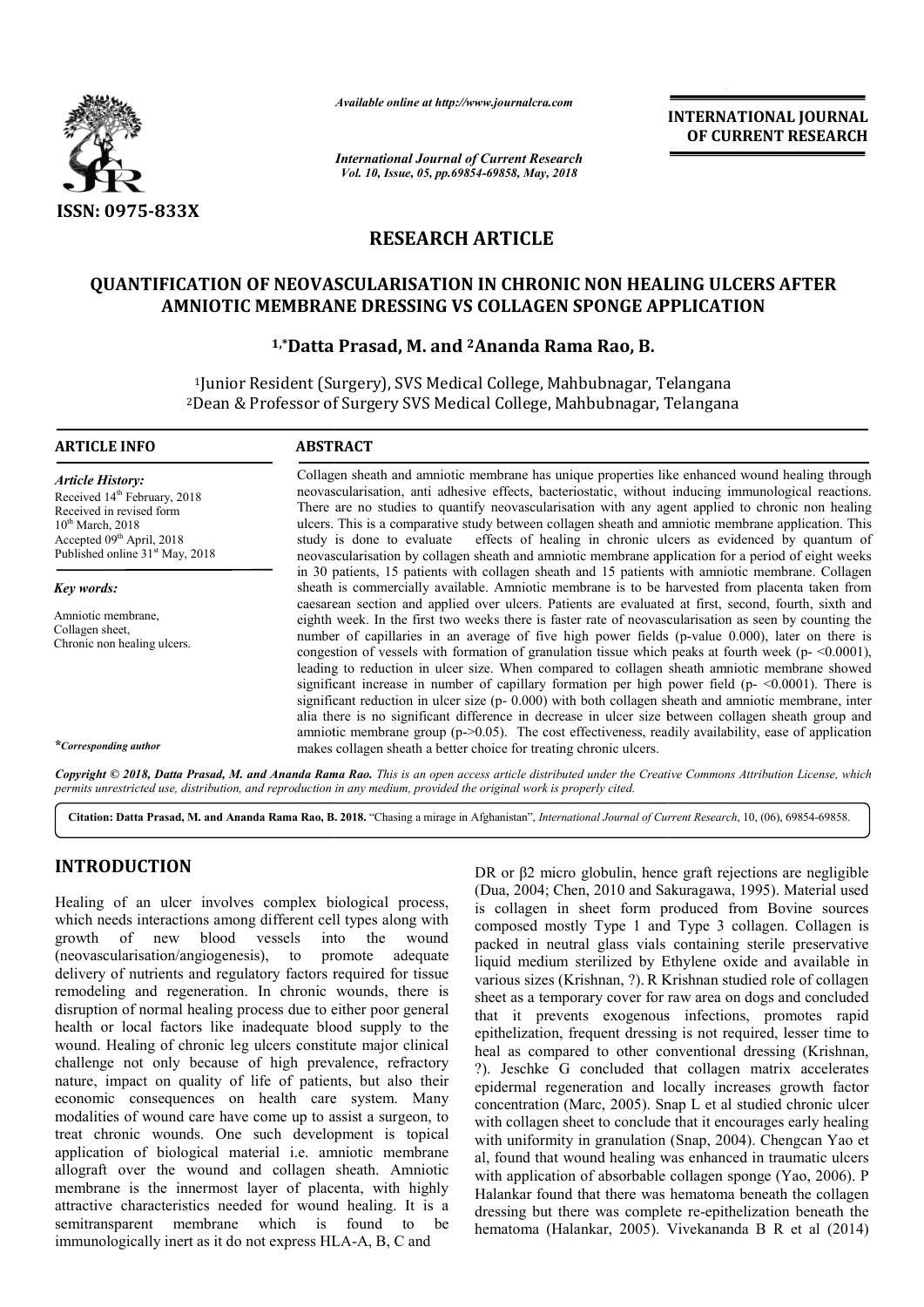have done a research on effectiveness of amniotic membrane dressing and concluded that it was superior to conventional dressing in terms of epithelialization, graft uptake and prevention of infection at ulcer sites (Vivekananda, 2014). Almost all the studies take reduction of wound size as the end point by applying amniotic membrane and collagen sheath. Till date there is no study available in literature to quantify the wound healing in terms of neovascularisation, hence this study comparing amniotic membrane and collagen sheath.

## **METERIAL AND METHODS**

*Study design:* This comparartiv, controlled study was done in the Department of General Surgery, SVS Medical College and Hospital, Mahbubnagar; on 15 patients with chronic nonhealing ulcers in lower limbs with amniotic membrane 15 patients with collagen sheath.

### *Inclusion criteria*

- Patients between 30 to 60yrs of both sexes.
- Chronic non healing ulcers on lower limb due to diabetes , varicose veins , and of non- malignant aetiology
- Ulcers of size 4\*4cms or more (i.e. equal to or more than  $16 \text{cm}^2$  surface area of the ulcer) with no tendency of healing in past two months despite conventional treatment.

### *Exclusion criteria*

- Age of patient <30yrs and >60yrs
- Patients with deep vein thrombosis
- Significant arterial insufficiency
- Severe neuropathy
- Severe systemic disease
- Renal insufficiency
- Malignant ulcers
- Parasitic ulcers

## **METHODS**

- Informed consent is taken from the patients.
- Detailed history of the patient with chronic non healing ulcer of the leg is taken.
- Debridement of ulcer is done to remove necrotic slough.
- The initial ulcer size is measured at its maximum diameters by using 0.5\*0.5cm graph printed over transparent sheath up to one decimal in centimetres.
- Initial biopsy of 0.5cm is taken from floor of ulcer and sent for histopathology in 2% formalin solution. Routine histopathology of the specimen is carried out and under 40x magnification, the number of blood vessels present per field is counted at four corners of the field and centre; and average of five fields is taken.
- Amniotic membrane is obtained from patients undergoing elective Caesarean section. The patient should not be positive for HIV and HBsAg and other STD. The amniotic fluid should be clear. If meconium staining is found such amniotic membrane is not taken for study. Collagen is packed in neutral glass vials containing sterile preservative liquid medium sterilized by Ethylene oxide and available in various sizes.

Expose denuded area thoroughly cleaned. Selected right dimension collagen sheet is washed thoroughly in sterile normal saline. Apply local collagen sheet firmly on raw area with no air bubble in between.

 **Extraction of amniotic membrane:** After delivering the baby from uterus, placenta with its covering is taken into a sterile tray. The membranous coverings are cut with scissors. The amniotic membrane is separated from chorion and placed in another sterile tray. The separated amniotic membrane is thoroughly washed with normal saline and such freshly harvested membranes are used for clinical application.



**Fig. 1. extraction of amniotic membrane**





**Fig. 2&3. Collagen sheath**

 The amniotic membrane and collagen sheath thus obtained is applied on chronic ulcer bed. Wound is inspected at  $1^{st}$ ,  $2^{nd}$ ,  $4^{th}$ ,  $6^{th}$ , and  $8^{th}$  weeks. Healing is measured by taking digital photo with Sony coolpix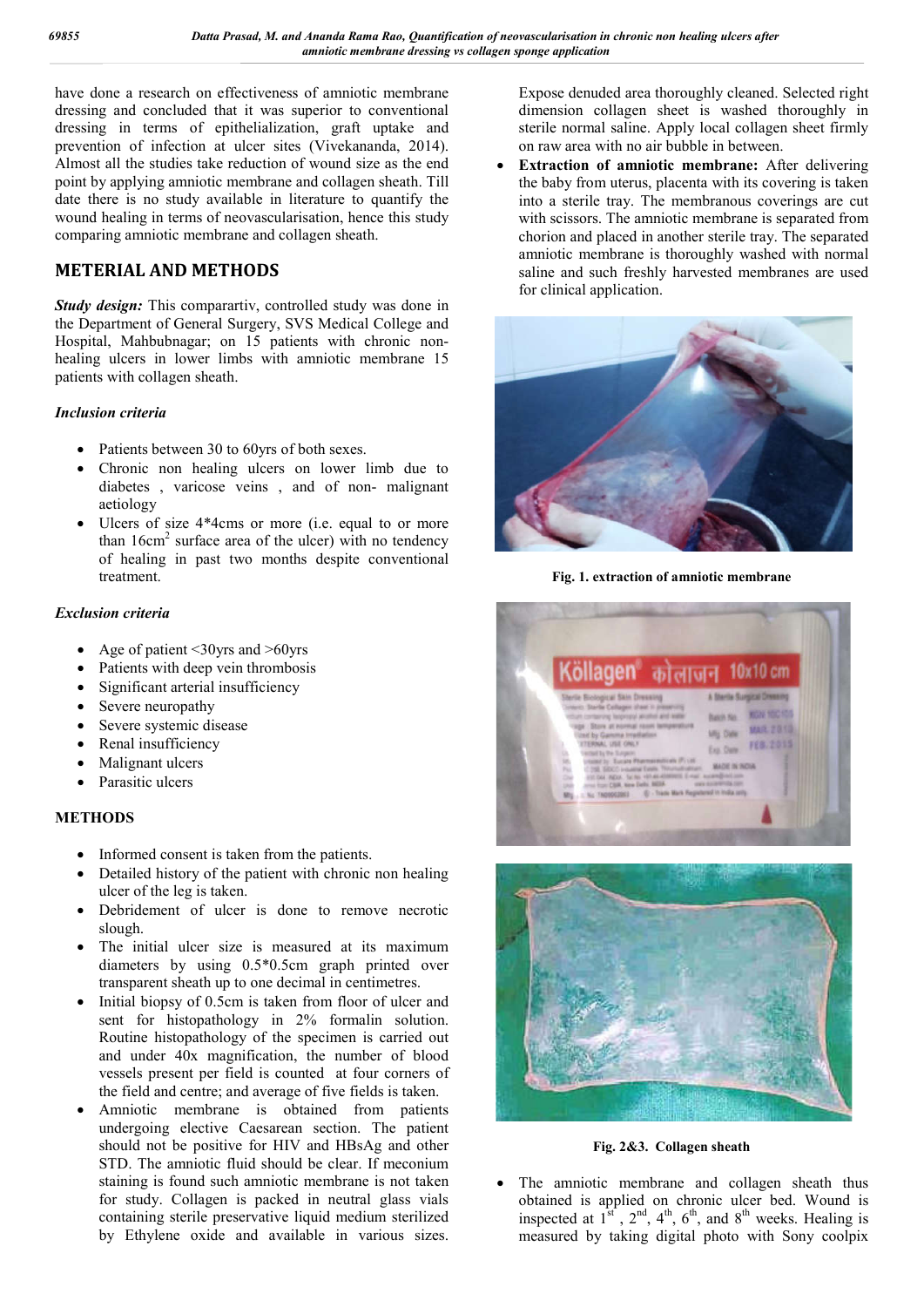camera using 4x magnification from a distance of 20cms.



**Fig. 4&5. Collagen sheath application on wound**

- Biopsy is taken from the wound and subjected to histopathogy examination as done initially during the above mentioned weeks. The number of new blood vessels formed are counted in five fields and average is taken. The vascular congestion and stroma formation are also noted.
- The wound healing status at the end of eight weeks is taken as the end point for this study.
- The results are plotted in the proforma.

#### **RESULTS**

**Table 1. Comparison of no.Of capillaries per high power field with collagen vs. amniotic membrane**

| Treatment  | Collagen<br>$(\text{mean}+/-SD)$ | Amniotic membrane<br>$(mean+/SD)$ | P value  |
|------------|----------------------------------|-----------------------------------|----------|
| Day 0      | $5.40+/-1.35$                    | $5.800+/1.146$                    | 0.390    |
| 1 week     | $8.53+/1.73$                     | $10.67 + (-2.127)$                | 0.005    |
| $2nd$ week | $11.53+/1.73$                    | $14.20 + (-2.242)$                | 0.001    |
| $4th$ week | $14.00+/1.65$                    | $18.40 + (-2.501)$                | < 0.0001 |
| $6th$ week | $15.87+/1.51$                    | $19.67+/-1.291$                   | < 0.0001 |
| $8th$ week | $18.27 + (-1.49)$                | $19.87 + (-0.5164)$               | 0.001    |

Comparison of no. Of capillary count with collagen and amniotic membrane showed there is significant increase in capillary count with amniotic membrane with p value <0.05.

**Table 2. Comparison of ulcer size progression with amniotic membrane and collagen sheath**

| Treatment               | Collagen<br>$(\text{mean}+/-SD)$ | Amniotic membrane<br>$(mean+/SD)$ | P value |
|-------------------------|----------------------------------|-----------------------------------|---------|
| Day 0                   | $32.40+/-17.45$                  | $38.58 + (-17.20)$                | 0.337   |
| 1 week                  | $30.80 + (-17.01)$               | $35.92+/16.00$                    | 0.403   |
| $2nd$ week              | $25.70 + (-14.67)$               | $31.35+/15.46$                    | 0.3133  |
| $4th$ week              | $20.27 + (-12.48)$               | $24.73+/14.20$                    | 0.3681  |
| $6th$ week              | $16.00+/11.09$                   | $19.00 + (-11.72)$                | 0.4778  |
| 8 <sup>th</sup><br>week | $11.73+/10.69$                   | $14.57+/-10.28$                   | 0.466   |

The comparison of ulcer size progression in two groups from day 0 to  $8<sup>th</sup>$  week showed that there is no significant difference in decrease in size from day  $0$  to  $8<sup>th</sup>$  week. The p value from day 0to  $8<sup>th</sup>$  week is  $> 0.05$  shows that there is no significant difference between these two treatments in terms of ulcer size compared.

#### **DISCUSSION**

Wound healing is a complex method to achieve anatomical and functional integrity of disrupted tissue by various components, in an organized staged pathway. It is divided into 3 phases namely inflammatory, proliferative and maturational. The process of formation of new blood vessels called angiogenesis is very essential for wound healing. It begins with mechanical and chemical stimulation (Dua, 2004). Increased muscle contraction leads to release of nitric oxide causing vasodilatation. Chemical stimulators being angiogenic proteins (angiopoietin), angiogenic growth factors like FGF 1, FGF 2, and VEGF etc activate receptors on endothelial cells in pre existing blood vessel, which release proteases that degrade the basement membrane thereby the endothelial cells escape from parent vessel. These cells proliferate in the matrix forming sprouts then loops and become full fledged vessel lumen and get connected to neighbouring vessel. Angiogenesis inhibitor can be endogenous like delta like ligand 4(Dll4) or come from outside. There are different methods of dressing which include, conventional dressing with saline, foams and sprays, films, vacuum assisted dressing, biological dressing with collagen, amniotic membrane etc. Both collagen sheet and amniotic membrane helps in wound healing by increase in capillary count in granulation tissue. Comparison of both the methods in our study showed amniotic membrane is better choice against collagen in terms of increase in capillary count.The amniotic membrane is the innermost layer of placenta and develops from extra embryonic tissue. It consists of fetal and maternal components which are kept together by chorionic villi. The amniotic membrane at ultrastuctural level is a thin, tough, transparent, avascular composite membrane (Hassan, 2008; Chopra and Thomas, 2013 and Bruce Werber, 2013). The amniotic epithelium contains intracellular cytoskeletal filaments like actinin, desmoplakin, cytokeratin, vimentinetc which has role in structural integrity and modulation of shape of cell of healing tissue (Vivekananda, 2014). Amniotic membrane decreases the secretion of pro inflammatory cytokines like TNF-alpha, interferon etc and increase anti inflammatory cytokines IL-10, 4 etc. Various immune cells like T cells, dendritic cells, B cells are actively suppressed<sup>7</sup>. There is induction of vascular endothelial growth factor (VEGF) from the cells of amniotic membrane which results in formation of new blood vessels, thereby increasing granulation tissue and promotes wound healing (Bruce Werber, 2013; Burgos, 1983 and Cheung, 2004).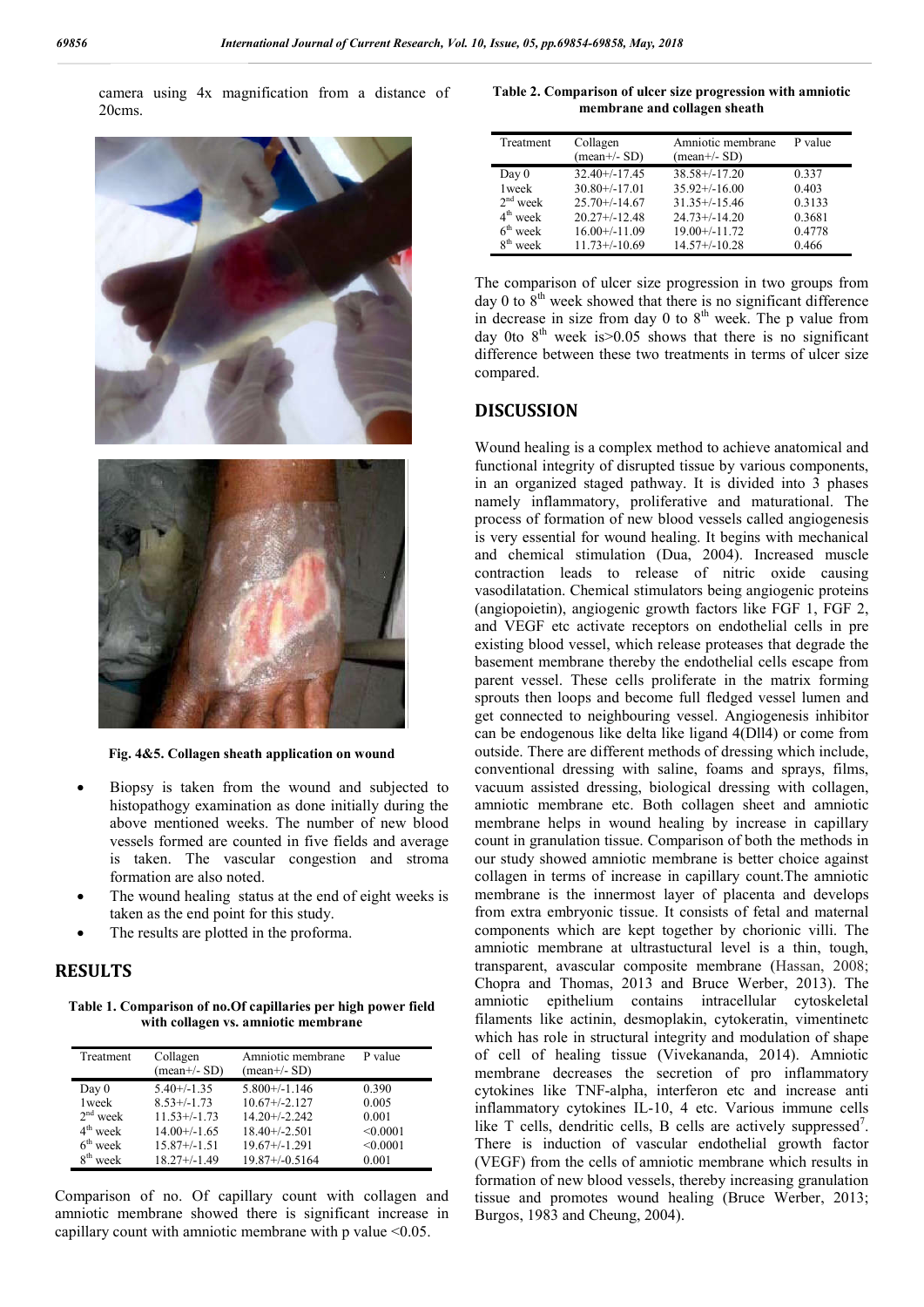Material used is collagen in sheet form produced from Bovine sources and is composed of mostly Type 1 and Type 3 collagen. Collagen is packed in Neutral glass vials containing sterile preservative liquid medium sterilized by Ethylene oxide and available in various sizes. Collagen plays a relevant role in cutaneous tissue repair and represents a valid therapeutic option when used as a bioactive advanced dressing in chronic wound management. It improves fibroblast deposition in the dermal matrix and stimulates angiogenesis, granulation tissue formation, and reepithelization (Stern, 1913). In this study we compared both collagen sheet and amniotic membrane angiogenic properties by quantifying the capillary count on biopsy. Here are the results discussed.

#### **Ulcer size**

The mean of ulcer size for 15 patients at the start of the study i.e. at day 0 was 37.6cm. Amniotic membrane was applied over the ulcer bed. All the patients were followed for eight weeks. The mean of ulcer size at the end of the study period was 14.6cm. This shows there was 61% reduction in ulcer size by the end of eight weeks. In two patients there was complete healing of the ulcer by the end of study period. The decrease in ulcer size with application of collagen sheath in ulcer showed day 0 the mean ulcer size is  $32.40 + (-17.45)$  cm. At the end of  $8<sup>th</sup>$ week the meanof ulcer size is 11.73+/-10.69cm. There is significant decrease in ulcer size at a given point of time when compared to previous week with p value <0.0001. According to study done by Isabelle Mermet et al (2007) on15 chronic venous ulcers of size  $5{\text -}25\text{cm}^2$ , there was a reduction of 80% of ulcer size by the end of 12 weeks. Complete healing of the ulcer was observed in three patients by the end of the study.<sup>16</sup> A study done by Charles M Zalen et al on 13 diabetic foot ulcers of size  $5{\text -}25\text{cm}^2$ , complete healing was seen in 12 patients by 6 weeks period. There was 92% reduction in the size of the ulcer by the end of study period (Zelen, 2013). Omkar Singh study reveals that regarding Collagen Dressing Versus Conventional Dressings in 120 patients with chronic wounds of varied aetiologies and with mean age 43.7yrs, with two weeks of treatment, 60% of the 'collagen group' wounds and only 42% of the 'conventional group' wounds were sterile (P=0.03). Healthy granulation tissue appeared earlier over collagen-dressed wounds than over conventionally treated wounds (P=0.03). After eight weeks, 52 (87%) of 'collagen group' wounds and 48 (80%) of 'conventional group' wounds were  $>75\%$  healed (P=0.21).

Eight patients in the 'collagen group' and 12 in the 'conventional group' needed partial split-skin grafting (P=0.04). Collagen-treated patients enjoyed early and more subjective mobility. No significant better results in terms of completeness of healing of burn and chronic wounds between collagen dressing and conventional dressing were found (Onkar Singh, 2011). In study done by Harish Rao regarding collagen dressings versus conventional dressings in wound healing of 100 patients with diabetic foot ulcer. In 75 patients collagen dressing was applied, whereas conventional dressing in 25 patients. On enrollment, the median wound size was 33.5 cm2 in collagen dressing group and 48 cm2 in conventional dressing group. Healing time  $(4.02 \pm 0.59 \text{ Vs } 7.6 \pm 1.38)$ , duration of antibiotic therapy  $(15.12\pm4.55 \text{ Vs } 24.08\pm 6.5)$  and mean follow up period  $(2.40 \pm 0.61$  Vs  $2.96 \pm 1.2)$  were significantly less in collagen dressing group as compared to conventional dressing group (P<0.001). Collagen dressing is safe and effective in the treatment of foot ulcer and

significantly reduces healing time, duration of antibiotic therapy and follow up time (Dr. Harish Rao, 2012).

#### **Rate of neovascularisation**

Comparison of neovascularisation with collagen and amniotic membrane showed, amniotic membrane showed significant increase in capillary count. With collagen sheath application mean+/- SD at day0 is  $5.40+/-1.35$  and is significantly increased to 18.27+/-1.49. With amniotic membrane at day 0 mean+/- SD capillary count is 5.800+/-1.146 and significantly increased to the  $19.87+/0.5164$  at the end of  $8<sup>th</sup>$  week. When compared with collagen sheath amniotic membrane group showed significant increase in capillary count with p value <0.05. The fact of neovascularisation after amniotic membrane graft over ulcer is a known and well studied fact<sup>13, 20</sup>. But there is no study till date which has quantified this fact. This makes the present study unique. In the current study, there was increase in number of capillaries with decrease in size of ulcer from day o to eight week of the study. These two parameters have been chi squared and the p-value is found to be 0.011 which was statistically significant. The correlation of these parameters have been done with r-value being -0.913, which means there was negative relation between these two parameters and the strength being 91.3%.

#### **Formation of granulation tissue**

Apart from the blood vessels getting congested, at second week patients started developing granulation tissue or stroma. From fourth week onwards, granulation tissue was found to increase rapidly and by sixth week it reached moderate to high level. By the end of the study of eight weeks, very high amount of granulation tissue was found in all the patients. The development of granulation tissue with time has been chi squared and the result was found to be statistically significant (p-value=0.000). To summarise, the rate of increase in number of capillaries was high in first two weeks which later slowed down and congestion and stroma formation has increased; reached to its peak around fourth week. The formation of granulation tissue along with epithelialisation resulted in significant reduction in size of ulcer from fourth week onwards.

#### **Conclusion**

The amniotic membrane and collagen sheath application enhanced wound healing by increasing the number of capillaries in the wound. Rapid neovascularisation is seen in first two weeks of application, followed by slow increase in number of capillaries with congestion around newly formed blood vessels. In comparison with collagen sheath amniotic membrane showed increase in capillary count and stroma formation that in turn helps in wound healing. In terms of neovascularisation amniotic membrane is superior to collagen sheath. This increase in blood vessels enhances formation of stroma and granulation tissue there by leading to reduction of wound size. Other advantages of this membrane include immunologically inert, cost effectiveness, readily available, ease of application and better scar formation.

## **REFERENCES**

Bruce Werber, Erin Martin. 2013. A Prospective Study of 20 Foot and Ankle Wounds Treated with Cryopreserved